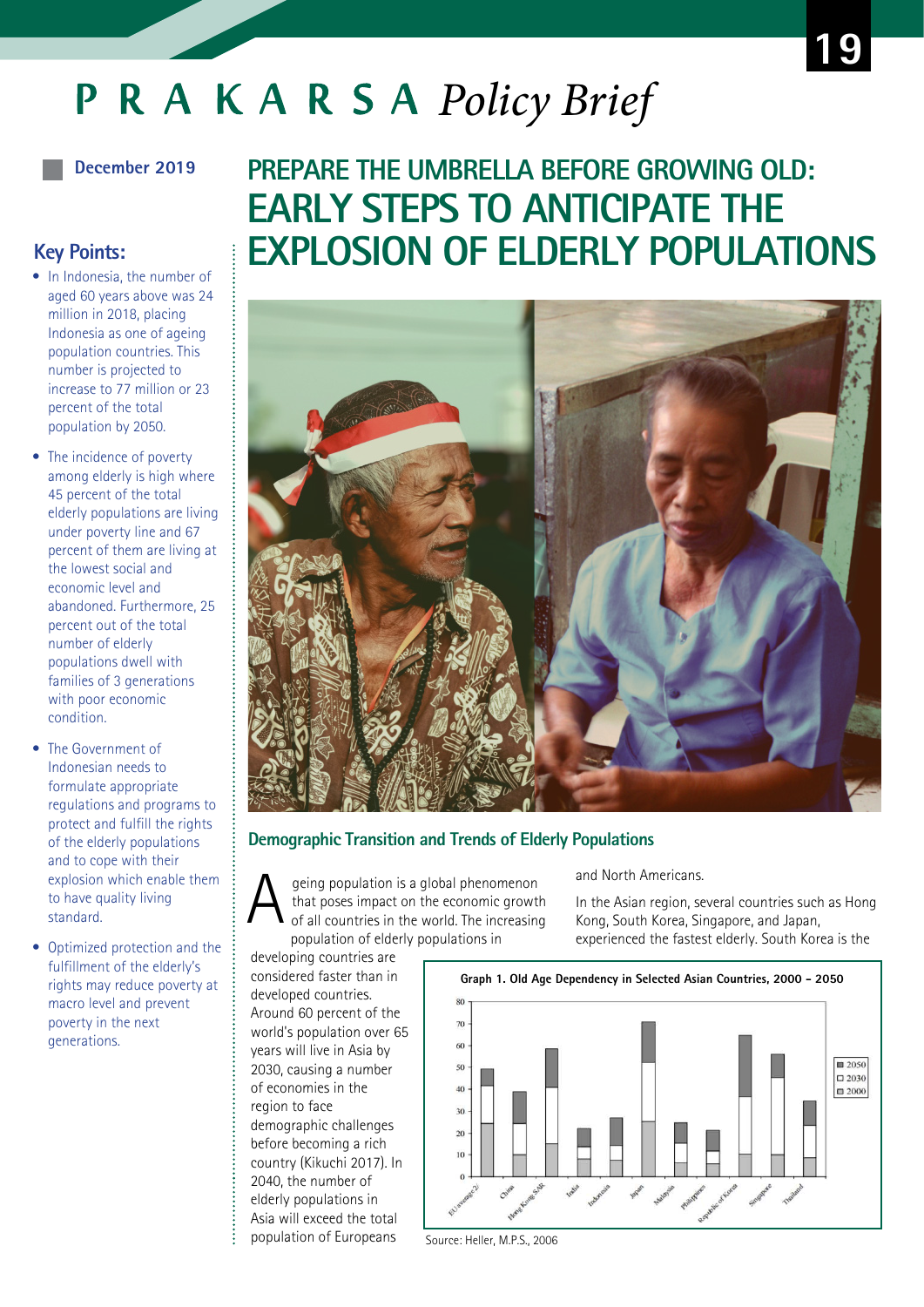**..............** 

fastest ageing country among any country in the world (Heller, 2017). The demographic dividend period in Asia in sequence is China and Thailand will take place around 2035-2040, Malaysia with a demographic dividend period expected to last a little longer until 2045. Meanwhile India, Indonesia, and the Philippines will face an explosion of elderly populations around 2050 (Heller, 2007).

In Indonesia, the number of elderly populations in 2050 is estimated to reach 77 million or almost a quarter of the total population. The increase in life expectancy is actually a positive impact of the development and improvement of the quality of life of the community such as improving community nutrition and improving health services. The Ministry of Health stated that the average life expectancy of the Indonesian population was 71 years in 2018. This rate increased from the previous 68 years in 2008 (Ministry of Health 2019; Sunusi 2008).

# **Poverty of Elderly in Indonesia**

The increasing rate of Indonesian's life expectancy community has become a factor in the increased number of elderlies. To date, comprehensive protection and social security program for the elderly is yet to be developed and implemented. In fact, half of elderlies are in poor social and economic condition. The TNP2K (National Team for the Acceleration of Poverty Reduction, 2017) stated that approximately 45 percent of the elderly populations are in households with the lowest socio-economic status of 40 percent with 67 percent of them living in very poor and abandoned conditions (TNP2K 2017).

This condition has caused older people to continue working to meet their living needs. More than 50 percent of elderly in Indonesia are still working, 84 percent of men elderly aged 60-64 years are still working and 75 percent of men elderly over 65 years old are still working. While 60 percent of women aged 60-64 years are still working and 46 percent of women aged over 65 years are still working. In fact, many of them are living in poor 3-generation families and require them to work to help the needs of other family members. In addition, 30 percent of elderly in Indonesia financially support their families by transferring money with an average transfer amount of IDR 950,000 per month. This finding highlights the fact that the elderly also play an important role in providing financial support to family members who are still in their productive age (TNP2K, 2013).

For elderly who are not working and not receiving retirement security due to the limited social protection provided by the government, the elderly populations live by depending on financial assistance and care from their children and grandchildren. Consequently, the elderly sometimes to be perceived socially and economic burdens for their children and grandchildren. This has an impact on family members, especially on children because the available resources must be divided for the elderly within the family and reduce the needs of children's nutrition

and education. At extreme levels of poverty, children are at risk of dropping out of school and malnourished. TNP2K data (2013) stated that almost a quarter of the total monthly income of 57 percent of elderly in Indonesia comes from families. This rate is 16 percent greater than the average total wages earned by the elderly.

Given that the majority of the elderlies are in low economic groups and the average of elderly lives with poor families. Thus, then if the government does not provide social assistance to meet the basic needs of the Elderly, both the elderly and their families will deal with a hardship and the poverty is high likely to be transferred to the next generation.

# **Opportunities and Challenges**

The era of demographic dividend that to happen soon in Indonesia is an opportunity to boost the national economy. The peak of demographic bonus in Indonesia is estimated to occur in the period of 2030 - 2040 when the population of productive aged 15-64 years is more than the non-productive age population (64 and above). Indonesia's productive age population is predicted to reach 64 percent of the total population projected to reach 297 million (BAPPENAS, 2019).

In order for Indonesia to enjoy maximum benefits from demographic bonuses, abundant productive-age human resources must have excellent quality education and skills in order to compete in the labor market and be able to work more productively. Attention should be paid to the fact that the opportunity for demographic bonus in Indonesia is quite narrow more or less will only occur within 10 years. In addition, according to (Bloom et al., 2011), demographic bonus cannot be repeated in one demography cycle. When the window of opportunity ends, the national economy will automatically follow the next demography cycle, which is elderly demography. Finally, elderly populations will increase the dependency rate and it is predicted that the impact of performance on the economy will decrease (Bloom and Finlay, 2009). Without early preparation of a comprehensive social security such as pension and health protection, then the elderly will be difficult to anticipate the negative impacts.

Looking at the condition of the work force and work structure in Indonesia which is dominated by the labor force who only average graduated from elementary school and low-skilled who work in the informal sector, the current and future of elderly populations is potentially to be in vulnerable economic conditions. Therefore, the policy and protection program for the elderly populations need to be immediately formulated and implemented hence the poor condition for the elderly can be anticipated. The Government of Indonesian's intervention can be initiated by issuing policies and programs that are able to prevent the elderly populations from becoming poorer.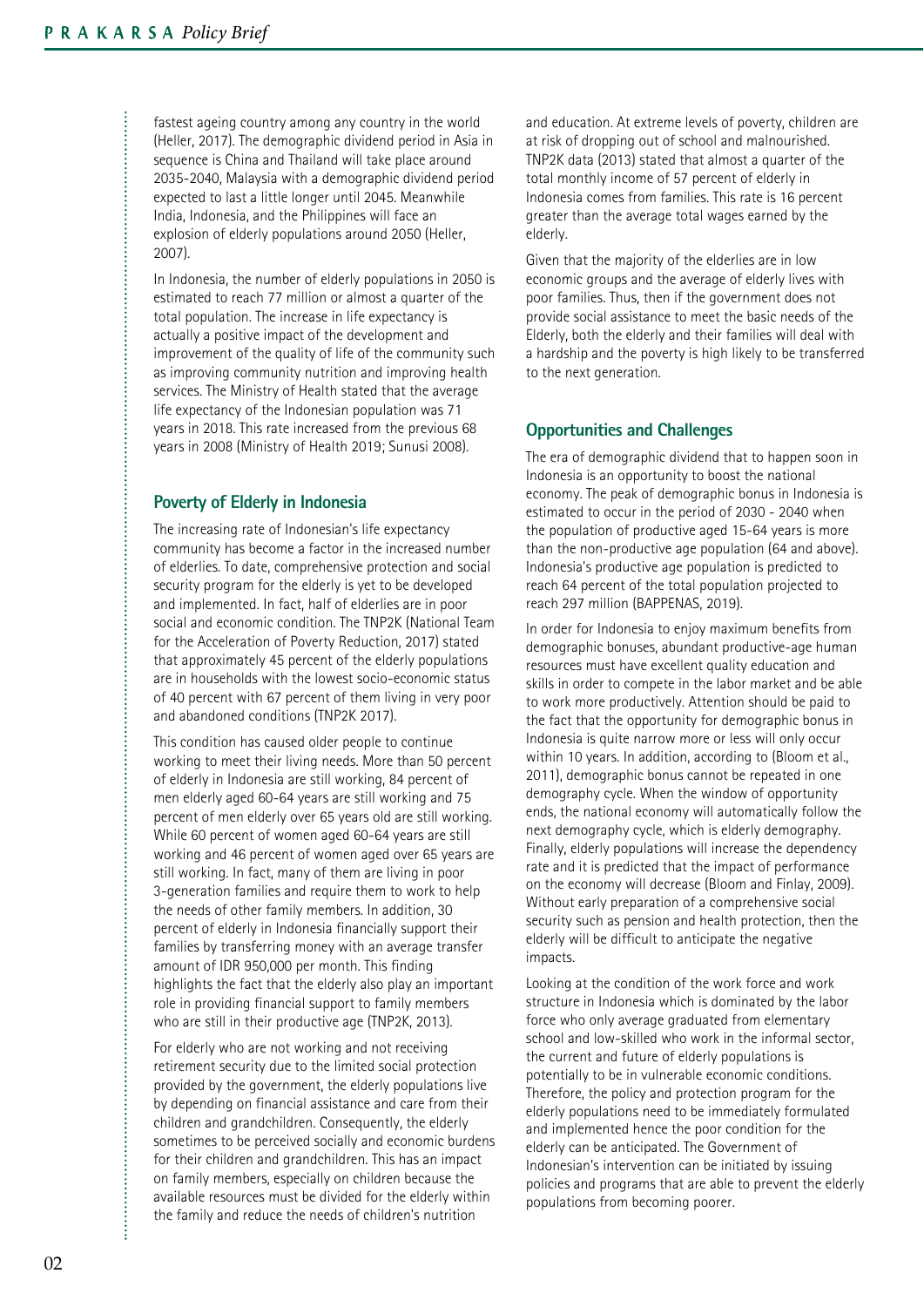# **Elderly Populations Protection and Poverty Reduction**

Elderly Protection in Indonesia is carried out through two forms, social security and social assistance. Social security is embodied in the National Health Insurance program through the BPJS Kesehatan (Social Security Administrative Body for Health) and social security to employment program through the BPJS Ketenagakerjaan (Social Security Administrative Body for employment). BPJS Kesehatan to elderly up to 2018 (TNP2K, 2019) has reached 100 percent out of 40 percent of the lowest economic group and 84 percent out of total elderly populations. Meanwhile BPJS Ketenagakerjaan only reaches 12 percent out of total elderly populations (TNP2K, 2019).

Several on-going social assistances:

- 1) Rastra (Rice for the Poor), reaching approximately 43 percent of elderly populations households.
- 2) PKH (Family Assistance Program), reaching 4.25 percent of elderly populations households.
- 3) ASPDB (Social Assistance Program for Persons with Severe Disabilities). This program is basically intended for families who have family members with disabilities, both elderly and non-Elderly Populations. No specific data is available on the number of diffable elderly who receive this assistance. However, since 2018, ASPDB has been integrated into PKH.
- 4) ASLUT (Social Assistance Program for Abandoned Elderly populations), reaching only 1.08 percent out of total elderly populations. For ASPDB, the Indonesian government has established ASLUT to be integrated into PKH.

#### **Policy Recommendation**

- 1. In situations where the social security of health and employment of the elderly is not yet perfect, the government needs to increase the nominal amount of social assistance in cash to the elderly populations so that the quality of life of the elderly populations is well preserved. The additional nominal social assistance proposed by PRAKARSA is IDR 425,250/month/elderly. This nominal value is adjusted to the national poverty line number in March 2019. This will protect the elderly populations and reduce poverty significantly
- 2. The government needs to improve the monitoring and evaluation system by integrating PKH assistance work with the ASLUT program. Increasing the capacity of PKH facilitators is one of the main prerequisites and the need to open participation of civil society organizations in monitoring evaluations of the elderly populations program. Multi-stakeholders monitoring evaluation will be able to overcome exclusion errors and inclusion errors so that the elderly populations program becomes more effective and has a good impact
- 3. The government needs to immediately open space for non-governmental actors in regulatory review or review activities (revision of Law 13/1998 on elderly welfare) and review of the protection and welfare programs of the elderly populations so that the medium-term priority (2020-2024) and long-term (2025 -2050) can be formulated better. In addition, this step will also facilitate the integration of elderly populations program policies. It is hoped that we will be able to project fiscal needs in protecting the elderly populations in the future when Indonesia faces an explosion of elderly.
- 4. Government and non-government actors need to review the perceptions and expectations of young people about retirement to prepare a policy of protecting the elderly populations in the future that will meet the needs.